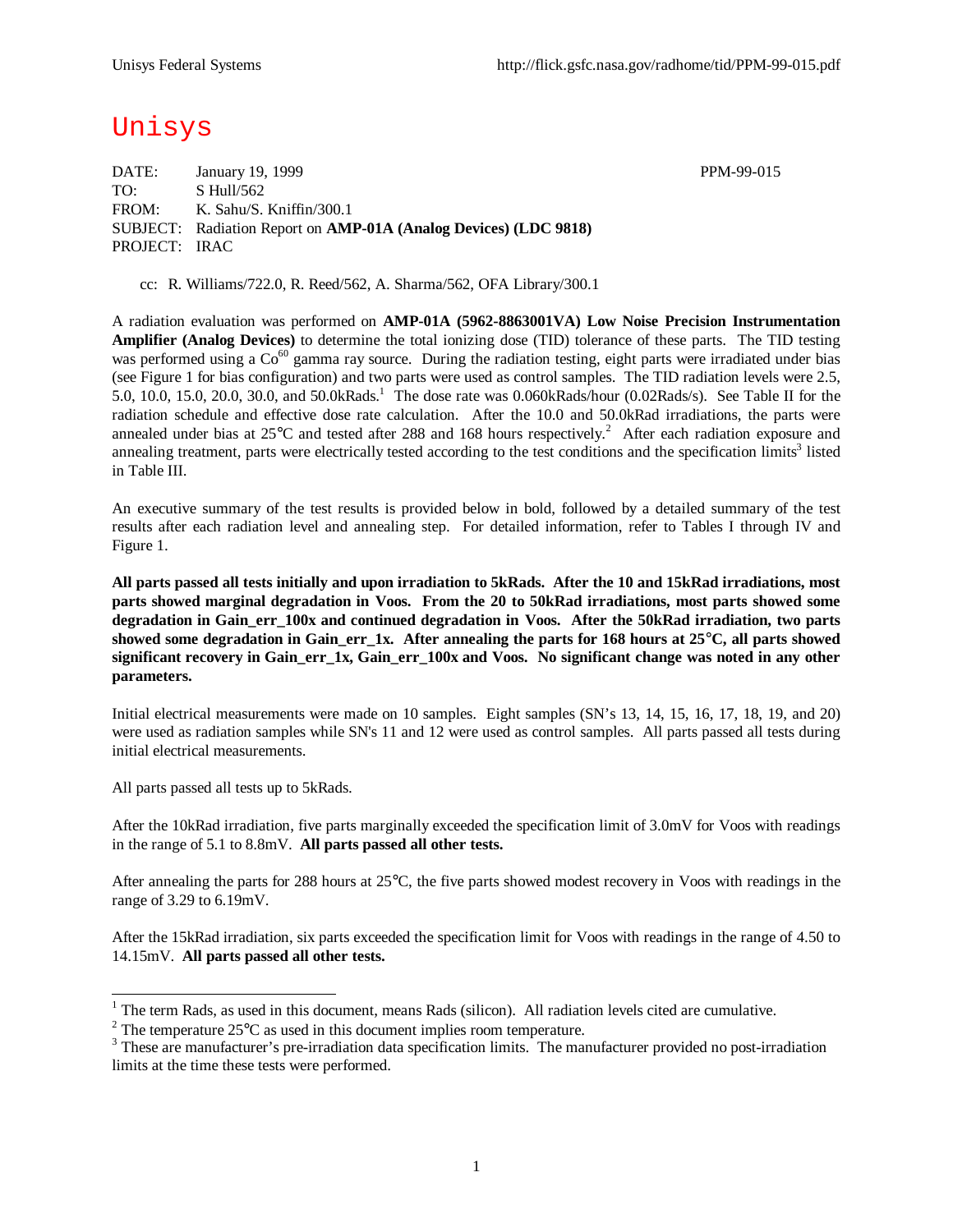After the 20kRad irradiation, all parts exceeded the specification limit for Voos with readings in the range of 5.4 to 27.4mV. Seven parts exceeded the specification limit of 0.60% for Gain\_err\_100x with readings in the range of 0.68 to 1.90%. **All parts passed all other tests.**

After the 30kRad irradiation, six parts exceeded the specification limit for Voos with readings in the range of 9.5 to 44mV. All parts exceeded the specification limit for Gain err 100x with readings in the range of 0.65 to 1.37%. **All parts passed all other tests.**

After the 50kRad irradiation, all parts exceeded the specification limit for Voos with readings in the range of 5.7 to 65mV. Two parts marginally exceeded the specification limit of 0.60% for Gain\_err\_1x with readings of 0.92 and 1.00%. Six parts exceeded the specification limit for Gain\_err\_100x with readings in the range of 0.73 to 1.63%. **All parts passed all other tests.**

After annealing the parts for 168 hours at  $25^{\circ}$ C, the parts showed significant recovery in Gain err 1x and Gain\_err\_100x with only one part marginally exceeding the specification limit for Gain\_err\_100x with a reading of 0.62%. Modest recovery was noted in Voos although all parts exceeded the specification limit with readings in the range of 3.6 to 32.1mV. No significant change was noted in any other parameter.

Table IV provides a summary of the test results with the mean and standard deviation values for each parameter after each irradiation exposure and annealing step.

Any further details about this evaluation can be obtained upon request. If you have any questions, please call us at (301) 731-8954.

### \_\_\_\_\_\_\_\_\_\_\_\_\_\_\_\_\_\_\_\_\_\_\_\_\_\_\_\_\_\_\_\_\_\_\_\_\_\_\_\_\_\_\_\_\_\_\_\_\_\_\_\_\_\_\_\_\_\_\_\_\_\_\_\_\_\_\_\_\_\_\_\_\_\_\_\_\_\_\_\_\_\_\_\_\_\_\_\_\_\_\_\_ ADVISORY ON THE USE OF THIS DOCUMENT

The information contained in this document has been developed solely for the purpose of providing general guidance to employees of the Goddard Space Flight Center (GSFC). This document may be distributed outside GSFC only as a courtesy to other government agencies and contractors. Any distribution of this document, or application or use of the information contained herein, is expressly conditional upon, and is subject to, the following understandings and limitations:

(a) The information was developed for general guidance only and is subject to change at any time;

(b) The information was developed under unique GSFC laboratory conditions which may differ substantially from outside conditions;

(c) GSFC does not warrant the accuracy of the information when applied or used under other than unique GSFC laboratory conditions;

(d) The information should not be construed as a representation of product performance by either GSFC or the manufacturer;

(e) Neither the United States government nor any person acting on behalf of the United States government assumes any liability resulting from the application or use of the information.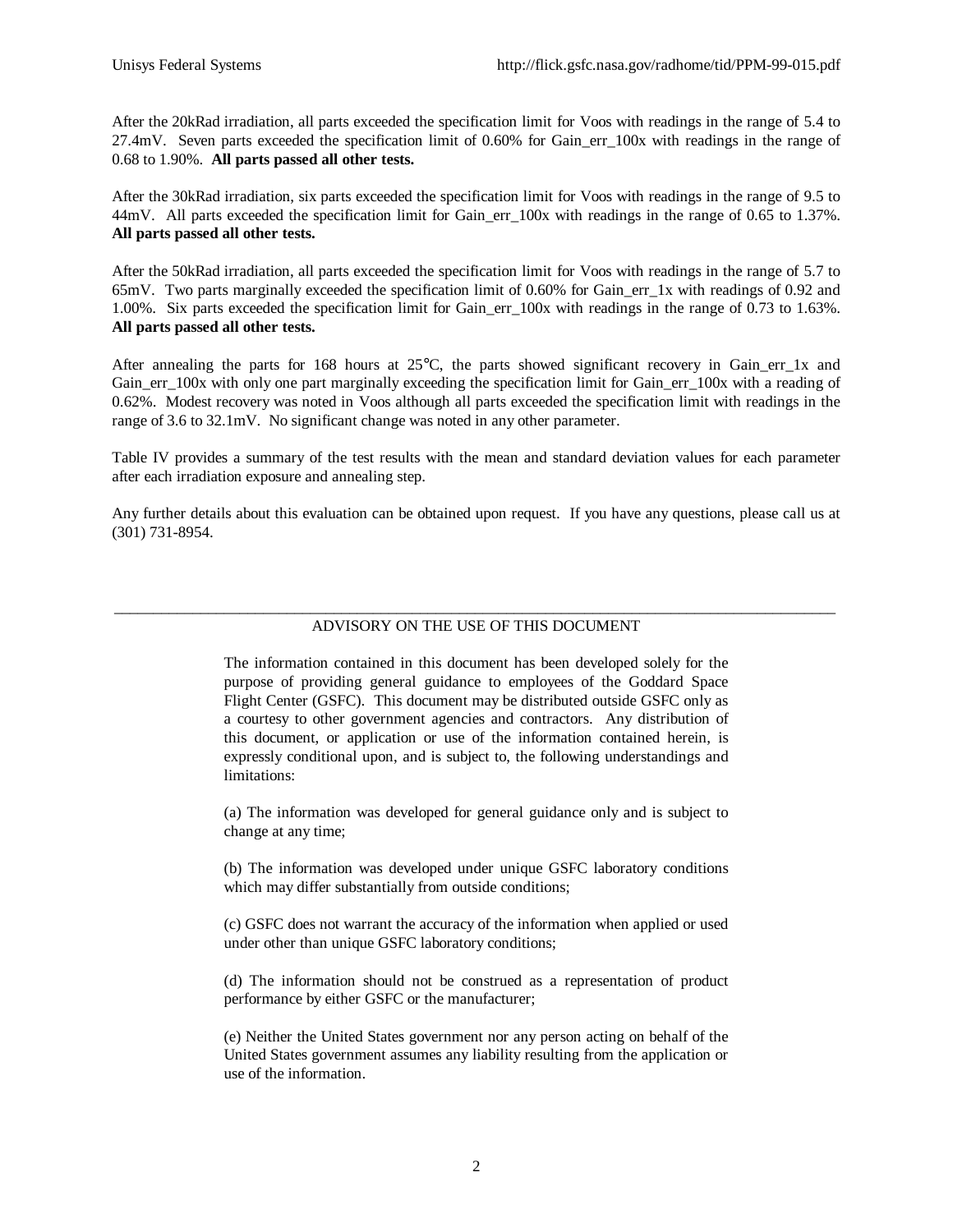Figure 1. Radiation Bias Circuit for AMP-01A



### Notes:

- 1.  $+V = +18.0V \pm 0.5V$ ,  $-V = -18.0V \pm 0.5V$ .
- 2.  $R = 10k\Omega \pm 5\%, \frac{1}{4}W$ .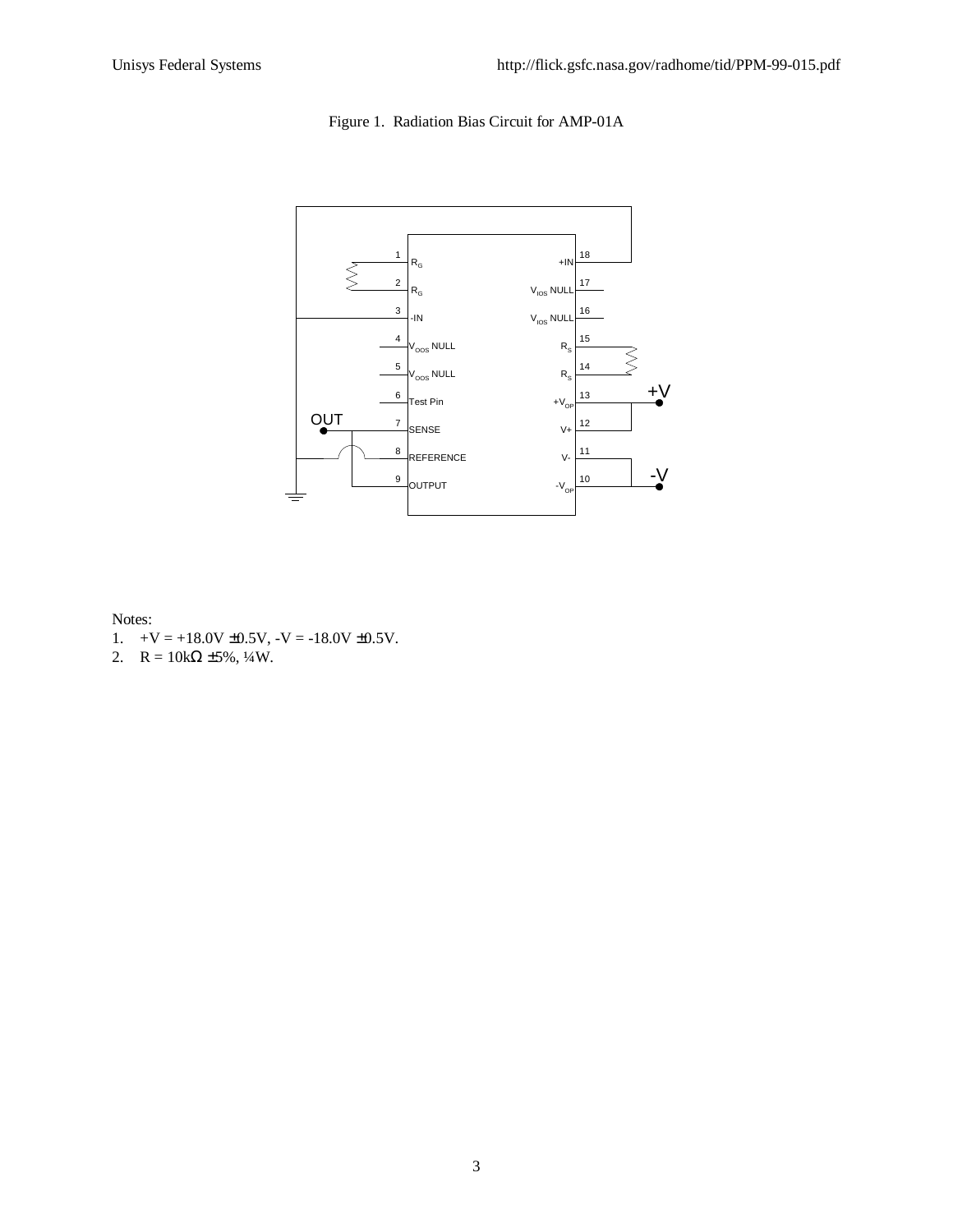| Generic Part Number:                        | $AMP-01A$                               |
|---------------------------------------------|-----------------------------------------|
| <b>IRAC Part Number:</b>                    | AMP-01A (5962-8863001VA)                |
| Charge Number:                              | M99715                                  |
| Manufacturer:                               | <b>Analog Devices</b>                   |
| Lot Date Code (LDC):                        | 9818                                    |
| <b>Quantity Tested:</b>                     | 10                                      |
| Serial Number of Control Samples:           | 11, 12                                  |
| <b>Serial Numbers of Radiation Samples:</b> | 13, 14, 15, 16, 17, 18, 19, and 20      |
| Part Function:                              | <b>High Precision Voltage Reference</b> |
| Part Technology:                            | Bipolar                                 |
| Package Style:                              | 18 Pin DIP                              |
| Test Equipment:                             | A540                                    |
| Test Engineer:                              | S. Norris                               |

# TABLE I. Part Information

• The manufacturer for this part guaranteed no radiation tolerance/hardness.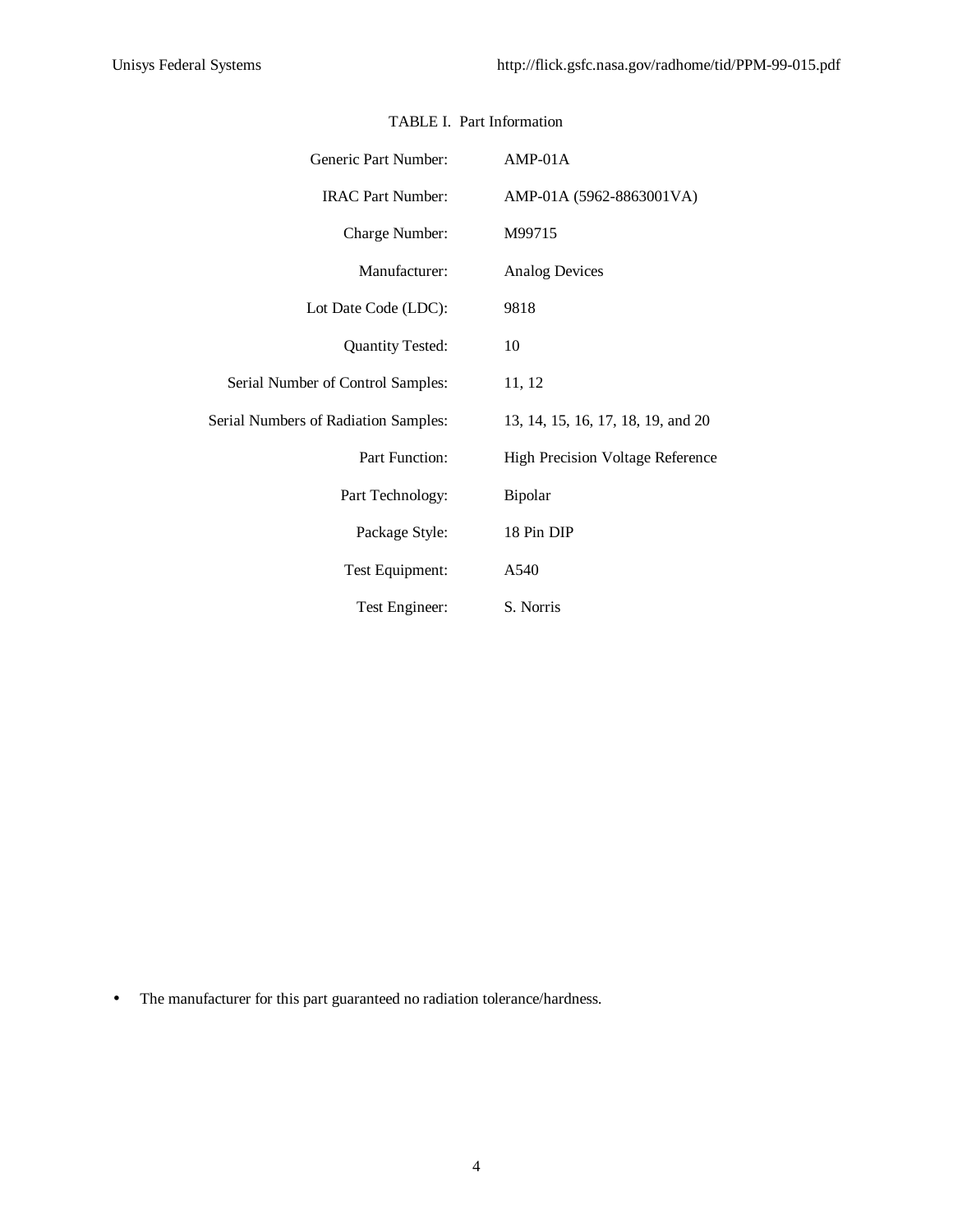| TABLE II. Radiation Schedule for AMP-01A |  |
|------------------------------------------|--|
|                                          |  |
|                                          |  |
|                                          |  |
|                                          |  |
|                                          |  |
|                                          |  |
|                                          |  |
|                                          |  |
|                                          |  |
|                                          |  |
|                                          |  |

Effective Dose Rate = 50,000 RADS/35 DAYS=59.5 RADS/HOUR=0.02 RADS/SEC

PARTS WERE IRRADIATED AND ANNEALED UNDER BIAS, SEE FIGURE 1.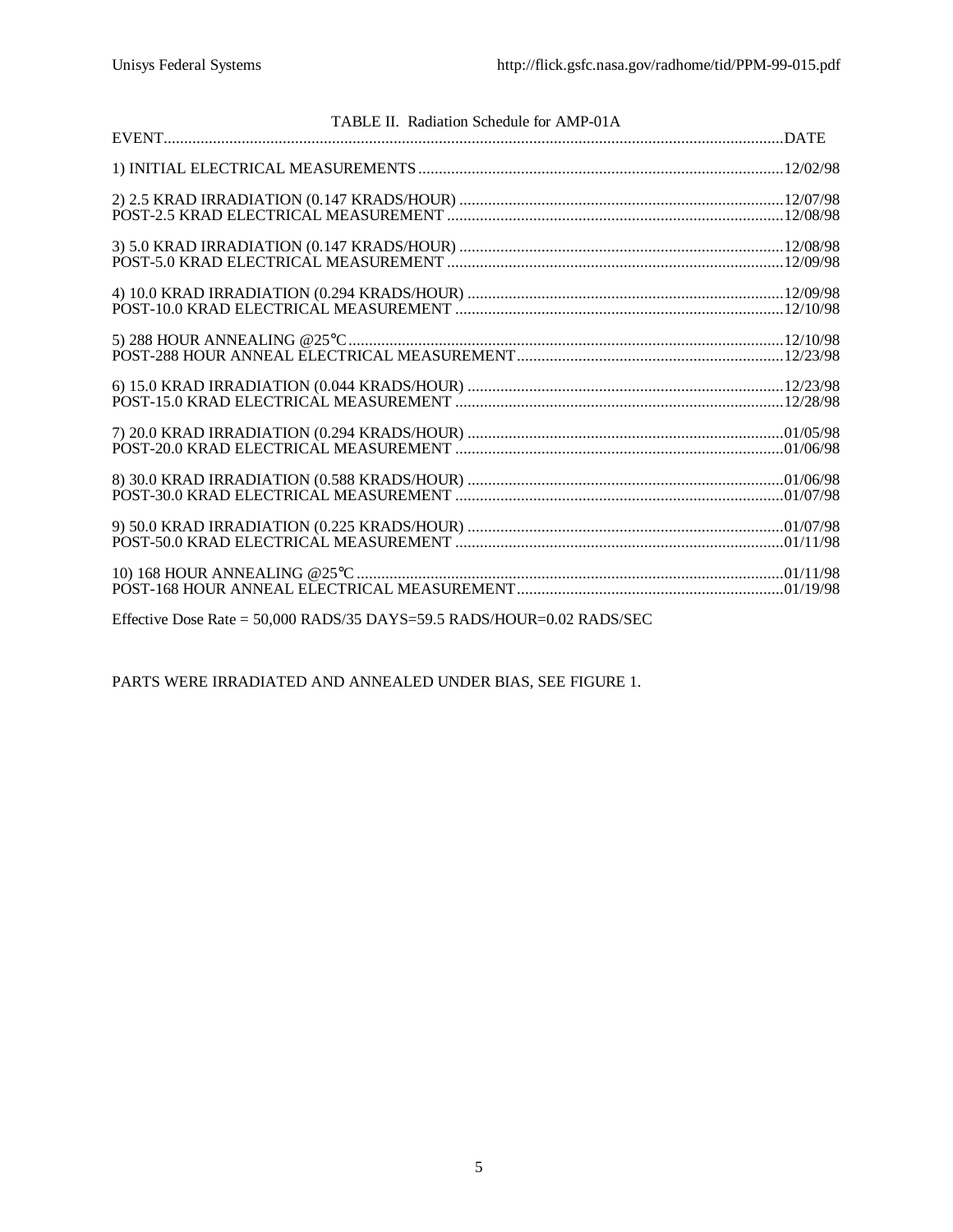Unisys Federal Systems http://flick.gsfc.nasa.gov/radhome/tid/PPM-99-015.pdf Table III. Electrical Characteristics of AMP-01A /1

| <b>Test</b>             |                  |              |                                       | Spec. Lim. |         |  |
|-------------------------|------------------|--------------|---------------------------------------|------------|---------|--|
| #                       | <b>Parameter</b> |              | Units Test Conditions /2 /3           | min        | max     |  |
| $\mathbf{1}$            | <b>Icc</b>       |              | mA No Load                            |            | 4.80    |  |
| $\overline{2}$          | <b>Iss</b>       |              | mA No Load                            | $-4.80$    |         |  |
| $\overline{\mathbf{3}}$ | <b>Vios</b>      | $\mathbf{m}$ |                                       | $-50$      | 50      |  |
| $\overline{\mathbf{4}}$ | +swing           |              | $V R_L = 2kW$                         | 13.0       |         |  |
| 5                       | -swing           |              | $V R_L = 2kW$                         |            | $-13.0$ |  |
| 6                       | slew rate        |              | $V/ms$ $Av = 10$                      | 3.500      |         |  |
| $\overline{7}$          | $+psrr_Av_1$     |              | $dB Gain = 1, +Vec = 5V$ to 15V       | 75         |         |  |
| 8                       | $-psrr_Av_1$     |              | dB Gain = 1, + Vcc = -5V to -15V      | 50         |         |  |
| $\boldsymbol{9}$        | $+psrr_Av_10$    |              | dB Gain = 10, + Vcc = 5V to 15V       | 95         |         |  |
| 10                      | $-pSTr_Av_10$    |              | dB Gain = 10, + Vcc = -5V to -15V     | 70         |         |  |
| 11                      | $+psrr_Av_100$   |              | dB Gain = 100, + Vcc = 5V to 15V      | 110        |         |  |
| 12                      | $-psrr$ $Av_100$ |              | dB Gain = $100, +Vcc = -5V$ to $-15V$ | 90         |         |  |
| 13                      | $+psrr_Av_1k$    |              | $dB Gain = 1000, +Vcc = 5V$ to 15V    | 120        |         |  |
| 14                      | -psrr_Av_1k      |              | dB Gain = 1000, + Vcc = -5V to -15V   | 105        |         |  |
| 15                      | cmrr Av 1        |              | $dB Gain = 1, VCM = ±10.0V$           | 80         |         |  |
| 16                      | cmrr Av 10       |              | dB Gain = 10, $V_{CM} = \pm 10.0 V$   | 95         |         |  |
| 17                      | cmrr Av 100      |              | dB Gain = 100, $V_{CM} = \pm 10.0 V$  | 115        |         |  |
| 18                      | +Ibias           | nA           |                                       | $-4.00$    | 4.00    |  |
| 19                      | -Ibias           | nA           |                                       | $-4.00$    | 4.00    |  |
| 20                      | <b>Ios</b>       |              | nA (Calculated)                       | 1.00       | 1.00    |  |
| 21                      | Gain_err_1x      |              | % Bench Test                          |            | 0.6     |  |
| 22                      | Gain err 100x    |              | %Bench Test                           |            | 0.6     |  |
| 23                      | <b>Voos</b>      |              | mV Bench Test                         |            | 3.00    |  |

Notes:

1/ These are the manufacturer's non-irradiated data sheet specification limits. The manufacturer provided no postirradiation limits at the time the tests were performed.

2/  $V_s = \pm 15V$ ,  $R_s = 10kΩ$ ,  $R_L = 2kΩ$ , and  $T_A = 25°C$  unless otherwise specified.

3/ CMRR\_1k not performed due to system gain of 10 million.